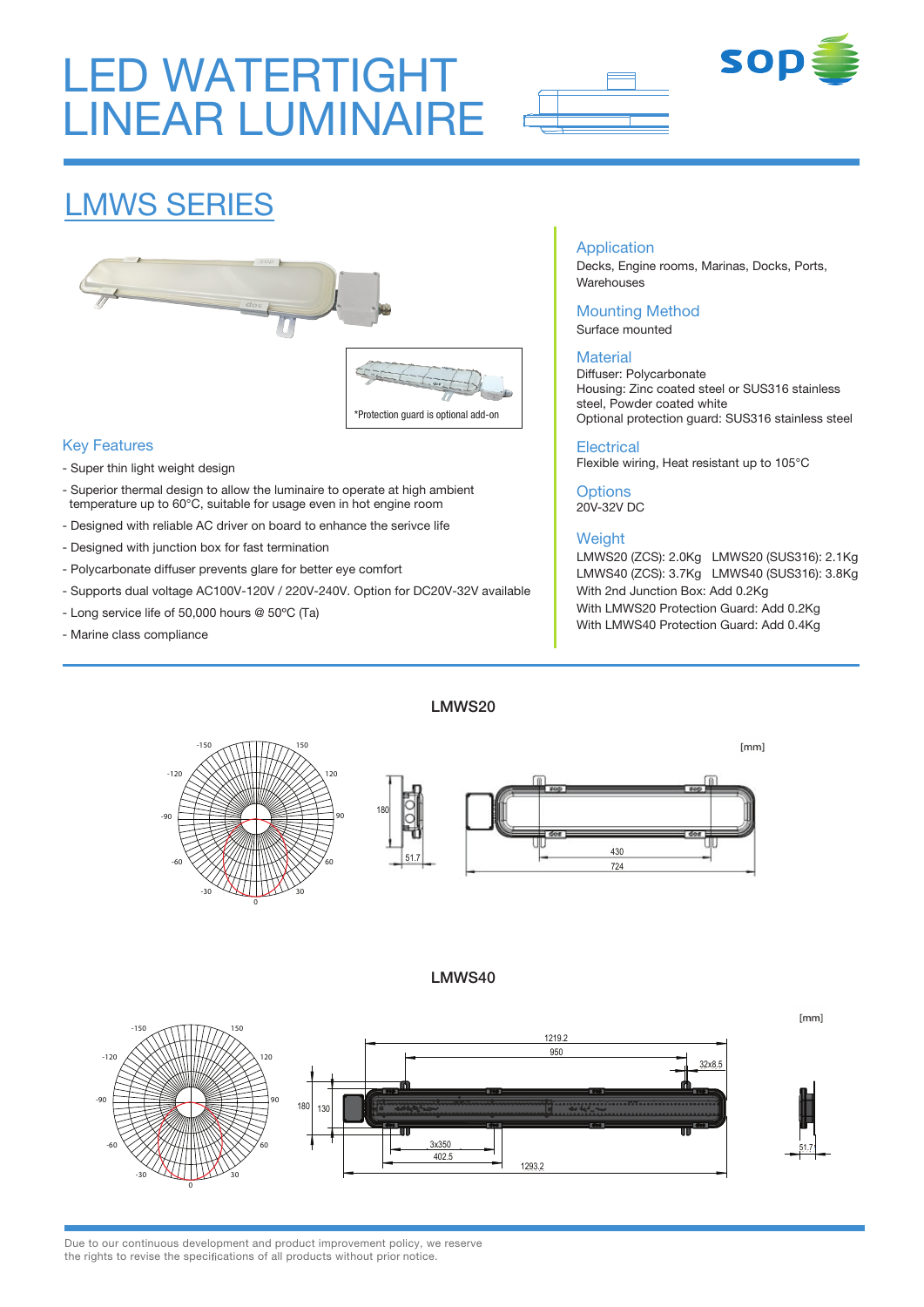# LED WATERTIGHT LINEAR LUMINAIRE



## LMWS SERIES

- 10 Denotes : Zinc coated steel housing w/1 junction box
- 1B Denotes : Zinc coated steel housing w/1 junction box & 3hr NiMH battery backup
- 1E Denotes : Zinc coated steel housing w/1 junction box & DC24V emergency LED
- 20 Denotes : Zinc coated steel housing w/2 junction box
- 2B Denotes : Zinc coated steel housing w/2 junction box & 3hr NiMH battery backup
- 2E Denotes : Zinc coated steel housing w/2 junction box & DC24V emergency LED

### TECHNICAL SPECIFICATIONS (IP 67



- 1S0 Denotes : Stainless steel housing w/1 junction box
- 1SB Denotes : Stainless steel housing w/1 junction box & 3hr NiMH battery backup
- 1SE Denotes : Stainless steel housing w/1 junction box & DC24V emergency LED
- 2S0 Denotes : Stainless steel housing w/2 junction box
- 2SB Denotes : Stainless steel housing w/2 junction box & 3hr NiMH battery backup
- 2SE Denotes : Stainless steel housing w/2 junction box & DC24V emergency LED



飞

**SOD** 

| <b>BH Code</b> | <b>Type</b> | <b>Main Voltage</b>        | <b>Power</b> | <b>CCT</b> | <b>Ambient</b><br>Temp (Ta)       | <b>System</b><br>Lumen |
|----------------|-------------|----------------------------|--------------|------------|-----------------------------------|------------------------|
| IGLALMWS2010   | LMWS2010    | 100V - 120V/220V - 240V AC | <b>20W</b>   | 5000K      | $-30^{\circ}$ C ~ $+60^{\circ}$ C | 2000lm                 |
| IGLALMWS201B   | LMWS201B    | 100V - 120V/220V - 240V AC | 20W          | 5000K      | $-30^{\circ}$ C ~ $+60^{\circ}$ C | 2000lm                 |
| IGLALMWS201E   | ILMWS201E   | 100V - 120V/220V - 240V AC | <b>20W</b>   | 5000K      | $-30^{\circ}$ C ~ $+60^{\circ}$ C | 2000lm                 |
| IGLALMWS2020   | LMWS2020    | 100V - 120V/220V - 240V AC | <b>20W</b>   | 5000K      | $-30^{\circ}$ C ~ $+60^{\circ}$ C | 2000lm                 |
| IGLALMWS202B   | ILMWS202B   | 100V - 120V/220V - 240V AC | 20W          | 5000K      | $-30^{\circ}$ C ~ $+60^{\circ}$ C | 2000lm                 |
| IGLALMWS202E   | ILMWS202E   | 100V - 120V/220V - 240V AC | <b>20W</b>   | 5000K      | $-30^{\circ}$ C ~ $+60^{\circ}$ C | 2000lm                 |
| IGLALMWS201S0  | LMWS201S0   | 100V - 120V/220V - 240V AC | <b>20W</b>   | 5000K      | $-30^{\circ}$ C ~ $+60^{\circ}$ C | 2000lm                 |
| IGLALMWS201SB  | LMWS201SB   | 100V - 120V/220V - 240V AC | <b>20W</b>   | 5000K      | $-30^{\circ}$ C ~ $+60^{\circ}$ C | 2000lm                 |
| IGLALMWS201SE  | ILMWS201SE  | 100V - 120V/220V - 240V AC | <b>20W</b>   | 5000K      | $-30^{\circ}$ C ~ $+60^{\circ}$ C | 2000lm                 |
| IGLALMWS202S0  | LMWS202S0   | 100V - 120V/220V - 240V AC | <b>20W</b>   | 5000K      | $-30^{\circ}$ C ~ $+60^{\circ}$ C | 2000lm                 |
| IGLALMWS202SB  | LMWS202SB   | 100V - 120V/220V - 240V AC | <b>20W</b>   | 5000K      | $-30^{\circ}$ C ~ $+60^{\circ}$ C | 2000lm                 |
| IGLALMWS202SE  | LMWS202SE   | 100V - 120V/220V - 240V AC | <b>20W</b>   | 5000K      | $-30^{\circ}$ C ~ $+60^{\circ}$ C | 2000lm                 |
| IIGLALMWS2D10  | LMWS2D10    | 20V - 32V DC               | <b>22W</b>   | 5000K      | $-30^{\circ}$ C ~ $+60^{\circ}$ C | 2200lm                 |
| IIGLALMWS2D1E  | LMWS2D1E    | 20V - 32V DC               | 22W          | 5000K      | $-30^{\circ}$ C ~ $+60^{\circ}$ C | 2200m                  |

Also available in other CCT.

\*Ambient Temperature not applicable for the 3Hr NiMH Battery Backup System and Emergency Lighting.

\*\*Optional 93×68×39.5mm 3Hr NiMH Battery Backup module or Emergency Lighting module is installed on the junction box to IP67 rating.

\*\*\*Add a "G" at the end of BH code to order luminaire with the optional SUS316 stainless steel protection guard. Eg. IGLALMWS2010G.